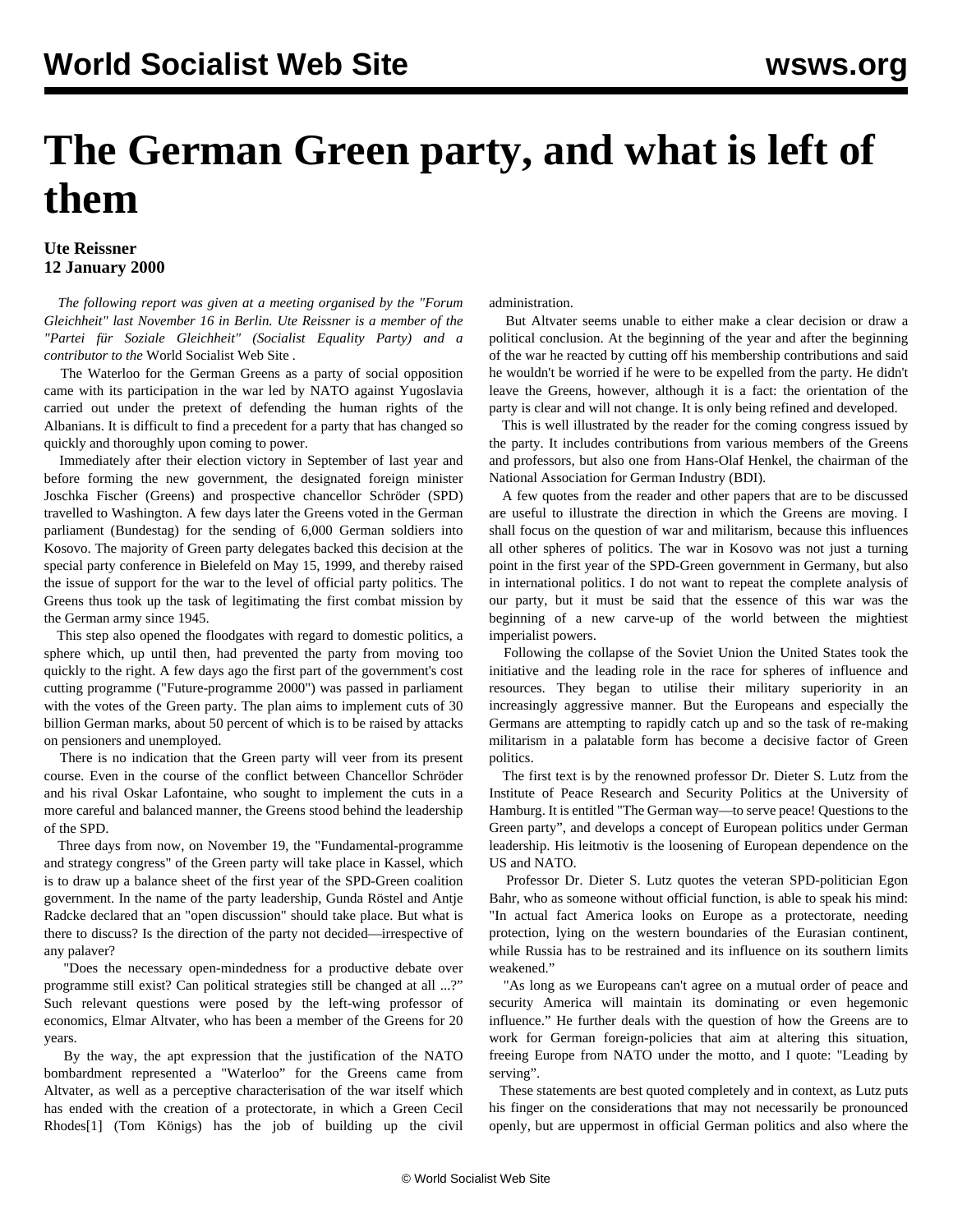Greens are integrating themselves most thoroughly. He develops an imperial strategy tailor made for Germany.

 "As the most powerful country in Europe, what role can or should Germany play on the way to a lasting order of peace and security in and for Europe? That of supremacy and leadership?" he asks.

Well, Lutz doesn't want to say "yes" directly:

 "To simply answer this question with a 'yes' or a 'no' would mean denying both reality and the history of Germany. The size, geographical location and economic strength of Germany, but also Germany's past must be taken into consideration for the role Germany is to play at present and in the future."

 "For Germany, as the strongest power in Europe this means first that leadership must be shared and secondly this should be 'leadership by serving'."

 "What is meant by 'sharing leadership'? Aside from Germany, the will to create a well-defined geopolitical European state is most powerfully expressed in France. The willingness to build a regional system of collective security, inside and for Europe, is still existent in Russia or can be revived. It will only be possible to build Europe and a functioning European security system through Germany and France closing ranks and establishing a relationship with Russia and other states on the basis of partnership and equality. This is why Germany must share its leading role with France and Russia...."

 Nevertheless one shouldn't be too self sacrificing. So Lutz continues with semantic finesse. He elaborates: "To serve means to put oneself at active disposal.... The active moment in the meaning of 'serving' further excludes an understanding of this declaration of intent in the sense of 'waiting', 'keeping calm' or 'leaving the initiative to others'. It demands more involvement from the 'German people' ('Volk'!) for continuous and lasting peace politics."

 That the aim of these "peace politics" is to be the "permanent abolition of the institution of war" as well as the "dynamic construction of nonviolent structures [internationally]", is emphasised as a matter of course. However this is entirely secondary. The main thing is the strategy of developing European security politics under German leadership: In plain English, an alliance with France and what's left of Russia, against the influence of the United States in Europe.

 This perspective has already been put into concrete terms in a paper published in September 1999 by Angelika Beer, defence spokeswoman of the parliamentary fraction of the Green party. It was titled "Less is more! Considerations over the modernisation of the German army in respect to security politics and technology".

 The quintessence of the paper is the creation of a powerful professional army (at present, Germany has a conscript army), which is to be ready for immediate action around the globe.

 Of course she declares at the beginning that the reform of the armed forces must be embedded within "preventive foreign and security politics" and an up-to-date German army is not "a means of forcibly asserting national interests". It is, of course, a commonplace phenomenon that the will for peace and pacifism is never conjured up more strongly than during the preparation of wars.

 Angelika Beer complains that the German army is orientated only towards defending the country, just as it was during the Cold War. "The German armed forces ... have only partially adapted to the newest developments, requests and technological changes of the last decade. Insufficient structural reforms have led the army into a dead end, from which it must be liberated in order to be prepared for the future."

 Following her own conversion from pacifism Angelika Beer develops a veritable missionary zeal with regard to securing a future for the German army.

 What is necessary is the construction of an independent European defence identity: "The defence of the alliance and the overcoming of crisis demand a restructuring of the German army into an army that is able to bring adequate, well trained and supplied forces into action on its borders and in neighbouring regions without problems of mobilisation. What is needed are forces characterised by high mobility, technological and operative superiority, discipline and flexibility with regard to possible action, in the context of multinational and international operations."

 She ascertains regretfully, "this is agreed upon neither within the Greens nor in Germany as a whole".

 Further on detailed plans to reorganise the German armed forces for the purpose of creating a "more efficient and cost-effective army" are laid out. The text concludes: "If we are not prepared to reform and adapt accordingly all of the instruments which are useful in overcoming conflicts, including the military, the danger exists that we will miss the chance of a German contribution to the changes in international relations." This is the concluding sentence. It includes an open declaration of German national interests, i.e., the interests of the ruling class in Germany.

 Of course this paper is full of phrases like "crisis-prevention", "Instruments for overcoming civil conflicts" and many more. But these are of a simply decorative nature, which do not apply in the case of emergency. After all, what is to be done when others start a war? When the "Management of crisis" doesn't work? Then regretfully arms will have to be taken up. As Ludger Volmer, the Green Minister of State in Fischer's Ministry for Foreign Affairs, explained: "Our engagement in Kosovo didn't mean the betrayal of Green principles through government policies, but the translation of Green peace politics in times of war." Precisely.

 With regard to economic and social policies, the Greens are definitely on the right wing of the coalition government—in many aspects they are even further to the right of the conservative CDU. The cost-cutting programme, that they pushed through together with the social democrats, goes beyond anything the Kohl-government would have dared to implement. The same goes for the Green minister Andrea Fischer's reform of the health sector.

 The discussion papers put forward by the Greens are mostly just rehashes of economic liberal phraseology.

 The first point made in the "Berlin Thesis for a redefinition of Green policies", published recently in October 1999, is to distance itself from the past of the party. The party "should no longer be a forum for all those who are not part of the establishment". One must back concepts that make "more responsibility and independence possible and take up a critical position towards over-emphasising state planning and direction." "Social and economical mechanisms are more effective and longer lasting in regulating the economy" than "bans and regulations". Great store is set in the support of small- and middle-sized companies, as well as the selfemployed. A sort of abbreviated bible for market liberalism.

 Pre-election promises, such as the reintroduction of wealth tax and taxation of trading profits, have been filed away. One can no longer achieve social justice by "morally intimidating those better off with corresponding deductions". Furthermore, in respect to social policy, the Greens "are not just the advocates of excluded minorities". But enough of this.

 Advocates of the Greens, or people who doubt the rigour of their turn to the right, plead that there is still a left wing within the party that doesn't agree with this course. This is not entirely false. But the question must be asked: How was the right wing able to assert itself so easily and with such vehemence, while the dwindling number of critical members helplessly stood to one side?

 Two fundamental reasons and driving forces exist for the development of the Greens: Their social and ideological roots and their corresponding reaction to the social changes of the last two decades.

 The emergence of the Greens was closely connected to the crisis of the working class. The founding generation translated their disillusionment with social democracy and the Stalinist parties into a rejection of any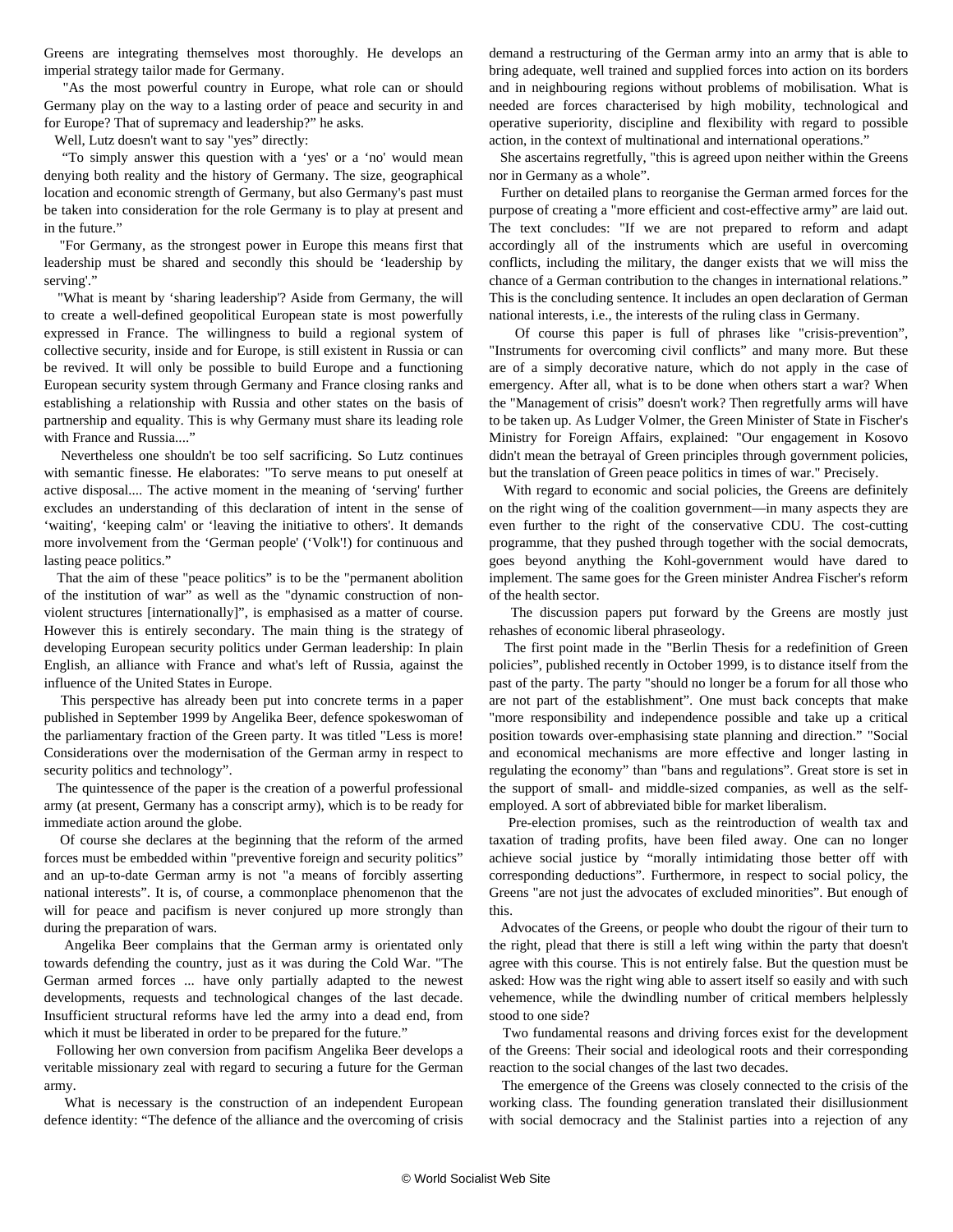perspective based on the working class. This is how the Green party emerged as a chemically pure petty-bourgeois party, in respect of its programme as well as its membership—a party which thought it had liberated itself from any social restraints, only to become pliable jesters for the ruling class at a later point.

 Prior to 1968 a number of protest movements are regarded as forerunners of the Greens.

 Although they were then in opposition, the SPD and the trade unions played an indisputable role in the reestablishment of capitalism in West Germany and often stood on the right of the political stage. Two questions initiated intense debates: the integration of the unions into corporate decision-making and rearmament.

 Following the Second World War aversion to militarism among the population was so deep and widespread that Franz Josef Strauß, from the far right of the CSU, made his famous statement: "May his hand drop off, he whoever seeks to take up a rifle again." In this atmosphere a rearmament of Germany seemed impossible.

 Under Kurt Schumacher the SPD was so nationalist and anticommunist, that protests against rearmament were not initiated by the SPD, but by the churches and different "communist" groups. The SPD only joined in later.

 After the Second World War the DGB and the biggest single trade union, the IG Metall, ditched any broader social perspective step by step. Initially they had still demanded the democratisation of the economy as a whole, as well as the nationalisation of key industries as the first step towards socialism. But they made continuous retreats. In the end they insisted only on co-determination in the coal and steel industry, and that was to secure the seats held by trade union leaders on the boards of the respective companies.

 In 1959, at its Bad Godesberg party conference, the SPD bid farewell to its claim of being a workers party and explicitly declared itself to be a Peoples Party. This led to a split, and the expulsion of the socialist students league, the SDS, despite the temerity of this organisation.

 Broader class struggles were countered by the SPD moving further to the right, as well as repressive measures. When, during the mass strikes of the miners in 1966 against large-scale pit closures, the trade unions began to loose control, the SPD reacted by forming the "Grand Coalition" with the conservative CDU. It implemented emergency laws that allowed for the constitutional setting aside of the constitution. Essentially, this was the reintroduction of the same mechanism which had allowed Hitler to legally assume power.

 The "Easter March" peace movements of the 60s—annual demonstrations against atomic bombs and rearmament—consisted of a motley mixture of Christians, pacifists and Stalinists. In 1965-66 the first protests against the war in Vietnam began.

 This résumé should illustrate that the post-war period was by no means uniform—with social democracy and the trade unions continuously fighting for reforms in the West. Rather, the main aim of these organisations was to stabilise and secure capitalist rule. They resorted to repression every time the struggles of the workers climaxed or social protest became too pronounced. In actual fact the period of reform only lasted from 1970 to 1974.

 It isn't surprising that the social protest which was initiated by the student movement began beyond the reach of the bureaucracy, and therefore also outside of the official "workers movement".

 The SDS, which led the student movement, mainly mobilised against authoritarian structures in the universities. It explicitly supported the theories of Herbert Marcuse, who claimed that both the workers and the bourgeoisie were corrupt and that the former could no longer be a basis for radical social opposition.

 From 1969 to 1971 many Stalinist, Maoist or anarchist groups emerged spontaneously, or were founded by the bureaucrats themselves (e.g., the Jusos [Young Socialists] were formed by the SPD, the DKP [German Communist Party] was founded by the SED, the governing Stalinist Party of East Germany). Their role was to channel the opposition. Various "urban guerrilla" and terrorist groups also eventually emerged.

 In the main these groups expressed the widespread and complete confusion over a socialist perspective. Their naive attempts at either cuddling up to social democracy and Stalinism or participating in a confused opposition against them reflected the main problem of the twentieth century: the suppression of the Marxist orientated mass movement of the working class in the 1930s. The questioning of existing social relations was first of all debated by layers of intellectual youth. But only few of them found their way to any sort of serious, viable perspective.

 In the 50s and at the beginning of the 60s the Fourth International, which had developed such a perspective in its history of opposition against Stalinism, had been weakened by a currency which responded to post-war pressures, adapted itself to Stalinism and rejected the independent role of the working class. This tendency, led by Michel Pablo and Ernest Mandel, consequently adapted to the petty-bourgeois theoreticians of the student movement.

 Initially social democracy successfully integrated the radicalised generation with state organised reforms. Willy Brandt described the protesting youth as the "lost children of social democracy" who had to be led back home.

 To this end a veritable cornucopia of social concessions was made for some years, and a whole layer was created, dependant on positions and money from the state: many new teachers—especially at the universities—social workers, people in newly created jobs in the public service and social institutions of the state, or institutions financed by the state, such as the different welfare institutions or the churches.

 There were concessions made to workers in terms of wages and social contributions.

 The end of this reformist boom in the wake of world-wide recession during the years 1974-75 was a shock. Helmut Schmidt took over from Willy Brandt. The cuts in spending on the public sector hit exactly those layers who had just previously been so successfully integrated: the employees in the health and social sector, the administrators of the welfare state, those employed at the universities. Of course the workers had to pay as well.

 The cuts in the social sector were accompanied by an ideological turn. A downright witch-hunt against anybody regarded as "left" began: the trade unions were systematically purged, under Brandt's leadership the SPD-FDP government had already passed the so-called "Decree on radicals", which led to the investigation of 3.5 million civil services applicants as to their political reliability (4,000 were either rejected or subjected to disciplinary measures and about 250 were sacked).

 The origins of the Greens lies in this development. A part of the progressively, or at least mildly progressively oriented petty bourgeoisie, disappointedly turned its back on social democracy. But they didn't follow this break by turning towards a revolutionary perspective. Instead they did a complete about-turn, by more or less consciously breaking with everything that reminded them of the workers movement.

 Most of the "communist", "socialist", "revolutionary", Stalinist and Maoist groups fell apart. Now the retreat into private life began, the withdrawal into politics of "immediate issues" and "satisfaction of one's own needs", the politics of "here and now". An alternative scene with its own small businesses, Third World stores and ecological shops came into existence—an alternative scene glorifying mindlessness, with a tendency towards mysticism, self-absorption and everything else which still makes these people so unpleasant today.

 It was a backward-looking break from social democracy and Stalinism and the layers around them. A break undertaken with no far-reaching perspective, comparable to the reaction of civil rights campaigners in the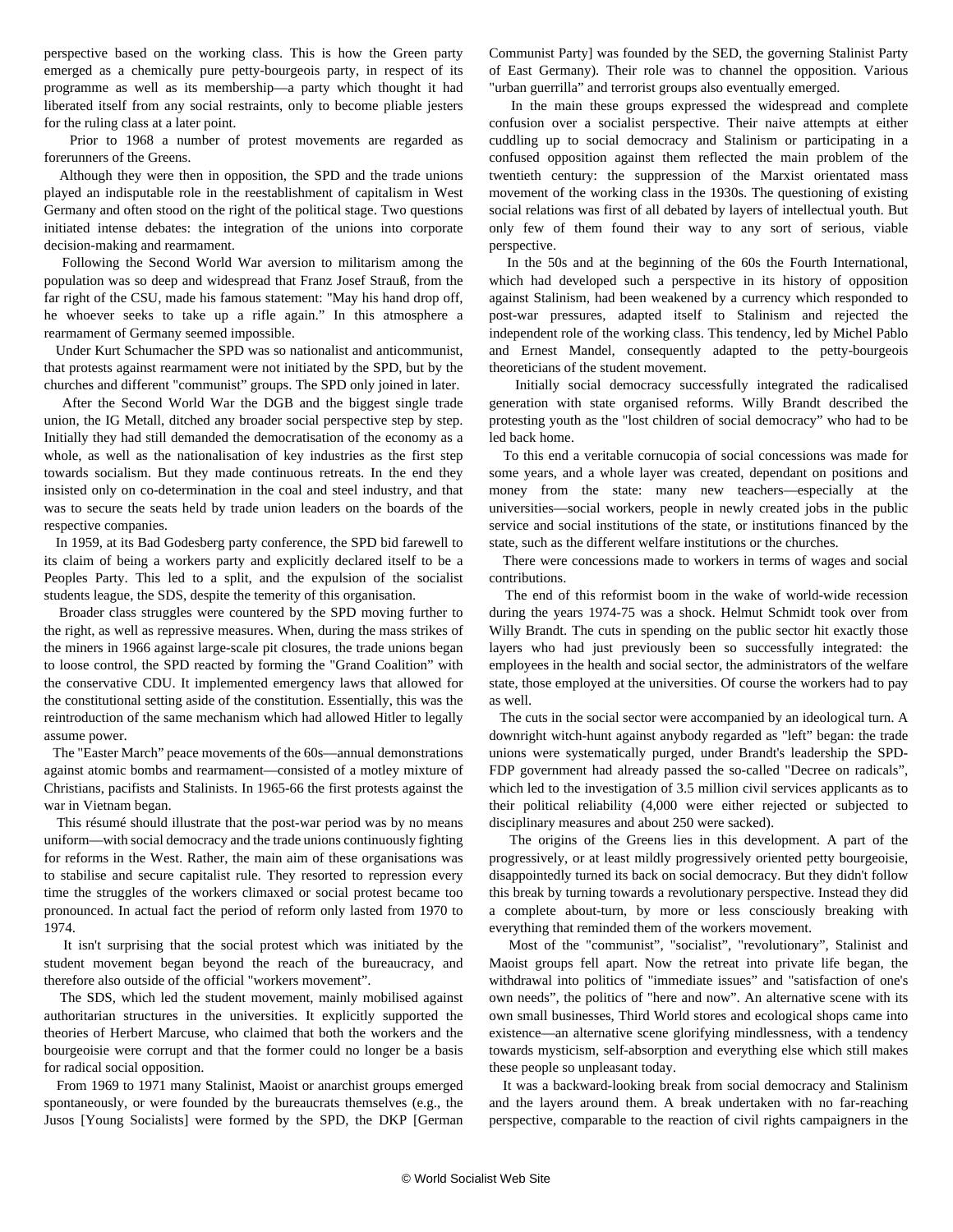GDR against the SED, a confused rejection which was eventually channelled to the right. The Greens in the West took longer for their turn to the right than the civil rights campaigners in the East, but then in the stagnant period of the 80s everything took a little longer.

 Last week Ulrich Rippert explained that after 1945 the betrayals of Stalinism threw the working class back towards social democracy. Following the next betrayal—that of social democracy against the limited reforms made in the middle of the 70s, a layer of the opposition was thrown back to 1848—back to the forms of petty-bourgeois democracy so devastatingly criticised by Marx and Engels.

 Two American scientists, the authors of an extensive research study on the Greens, consider this development entirely positive.[2] They write:

 "The Greens as a party were needed to change the conception of what was regarded as left, that is the Left which had established by the 1880s in most European countries and around the globe by the turn of the century. Up until the theoretical contribution of the 'new left' in the 60s and the practical-political contribution of the Greens in the 80s, 'left' essentially meant politics of social and economic equality in the form worked out by the most important subject of the lefts, the class of industrial workers and their political representatives in the social democratic and communist parties.... Indeed the organised working class and its attendant politics possessed the monopoly of 'being left-wing' for nearly a century.... The traditional axis of the lefts saw the working class as the social representative of the paradigm" (p. 388).

 For their part the Greens had created a completely new axis, which "in the future will define what is left". The connection between politics and the workers movement had been—finally!—severed and so the way was open to new shores. This book was published here two years ago. It would be interesting to know what the authors make of what has taken place since then.

 To begin with, their motley outward appearance concealed the reactionary core at the heart of the Greens. The party was founded in 1980, and in the years between 1975 and 1980 there were many forerunners, temporary groupings, alternative and "multicoloured lists", citizens initiatives, and so on. The issues with which they concerned themselves were not all futile, but were orientated along a very restricted axis.

 The trademark of this new development was the "ecology" question. Under this slogan disappointed former street fighters met with disturbed members of the upper class, to prevent the construction of a bypass or to prevent their own homes from being built on polluted ground. "Environmental protection" was a label which hid something else: the turn away from the working class and the social question. This is where nature came in to conflict with society.

 The two American authors already mentioned, themselves great admirers of the Greens, make their own very sober evaluation. They say of one of the forerunners of the Greens, the GLU:

 "Even if ecology had a great importance for the activists, it gained its central importance because of reasons connected with the strategic and historical situation of the party. The party included heterogeneous groups, which held different opinions on many questions. In order to overcome the 5% hurdle it was important that these different currencies succeeded in working together. At the same time the party leadership had the impression that it would be necessary to fan out and expand the political aims if the GLU was to develop from a protest into a programmatically based party. Ecology served both the strategic and programmatic needs ... the priority and the ambivalence of ecology served as a uniting link for the right and left wing and was the lowest common denominator for two otherwise hostile groupings" (p.290-91).

 This utterly unprincipled basis of the new movement made it an ideal plaything and springboard for power hungry people with no scruples like Joschka Fischer.

 The Greens discovered the "issues of humanity" five years before Gorbachev. Their founding programme of 1980 declares that ecology is not a question of class but a question of humanity. "This is why the crisis of modern capitalism cannot just be understood via the categories of economic contradictions. It is increasingly determined by the natural limits of our environment" (p. 236).

 The "ecological alternative" of the Greens was a reactionary economic concept of small production. "Left" theoreticians of the Greens were eager to question "the positive approach of Marxist socialism towards growth, technology and the exploitation of nature". The Green ideologist Thomas Schmid "overcame" Marxism with a sort of original sin philosophy: "Industrialism is the newest and most destructive inheritance in our history, in which man made himself ruler of the world" (p. 222). The greatest evil is the claim by man to take destiny into his own hands.

 Within the Greens the perspective of the so-called "Eco-socialists", (who served as a sort of bogeyman for some time) was characterised by an apocalyptic view of the world. Its best known representatives, Rainer Trampert and Thomas Ebermann, wrote in 1984: "The main target for Ecosocialist revisionism (which they support) was Marxism's naive belief in the objective, neutral and emancipatory character of science, technology and production" (p. 225).

 Following a number of other statements, more rhetorical than theoretical, they declare: "These aims could never have been reached in a proletarian state or a social democratic technocracy. Instead the Ecosocialists propose a decentralised, democratic solution for the present crisis. They wanted to give as much political and economic power back to the local level as possible. The evil of centralised planning could only be avoided if the towns and communities were responsible for social and economic planning" (p. 227).

 Here it is already possible to discern the arguments which are used today to justify social cuts. The cuts in national and state funds are always justified as "strengthening the autonomy" of the communities. This argumentation also indicates the initial beginnings of extremely bigoted, egoistic politics: every man for himself. (An article on the attitude of the Green party to school-politics (featured on the *WSWS*) illustrates this. The cuts are pushed through in the schools using the motto 'autonomy' in order to subject the schools to the competition of the free market.)

 An examination of this question makes clear why the Greens in the West came together with the civil rights campaigners of the East: their opposition to what they thought was a "proletarian state" or "social democratic technocracy"—an opposition from a reactionary standpoint. It is essentially the offended reaction of those layers who feel neglected by "those on top" and seek more privileges and appreciation. Rather than seeking an overthrow of the existing state of affairs they sought a better place for themselves in the set-up.

 In the early years the Greens did actually regard themselves as a leftwing party, retained various social demands in their programme dating from the protest movement and essentially demanded the expansion of social reforms. On this basis the Greens also had their own trade union wing, which was frequently in opposition to the established bureaucracy. Various social demands were to be found alongside the reactionary rejection of science and technology and the glorification of small production, etc. Such contradictions made it hard for workers and youth to see through the Greens.

 From the beginning there had been openly reactionary tendencies around the Greens, but before the party came into government they had always led a peripheral existence. In the peace movement of the early 80s, openly nationalist tones emerged from layers around the Greens, the former General Bastian and the former member of the CSU and soldier Alfred Mechtersheimer (both were Green MPs for a short period of time). They based their opposition against the stationing of American mediumrange missiles on the national interests of Germany. Mechtersheimer